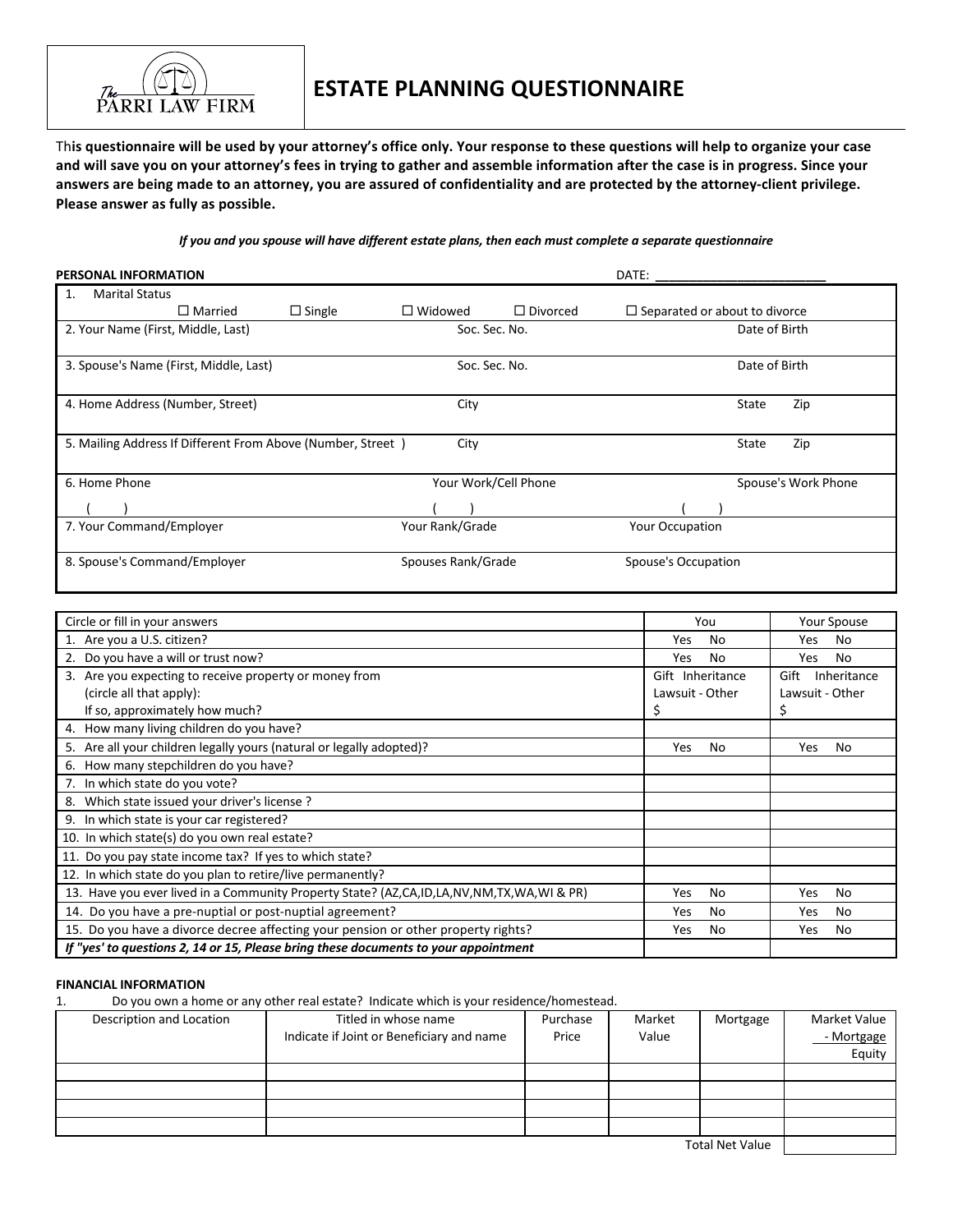## 2. Do you own any other titled property such as a car, boat, etc.?

| Description | Titled in whose name<br>Indicate if Joint or Beneficiary and name | Market<br>Value | Less<br>Mortgage       | Equity |
|-------------|-------------------------------------------------------------------|-----------------|------------------------|--------|
|             |                                                                   |                 |                        |        |
|             |                                                                   |                 |                        |        |
|             |                                                                   |                 |                        |        |
|             |                                                                   |                 |                        |        |
|             |                                                                   |                 |                        |        |
|             |                                                                   |                 |                        |        |
|             |                                                                   |                 | <b>Total Net Value</b> |        |

3. Do you have any checking accounts? Name of Bank Titled in whose name Indicate if Joint or Beneficiary and name Approx. Balance **Total Value** 

4. Do you have any interest bearing accounts (savings, money market) and/or CD's? Name of Bank Titled in whose name Indicate if Joint or Beneficiary and name Approx. Balance

| 5.     | Do you own any stocks, bonds or mutual funds (including company stock)? |                                           |                    |                      |  |
|--------|-------------------------------------------------------------------------|-------------------------------------------|--------------------|----------------------|--|
| Number | Name of Security                                                        | Titled in Whose Name                      | Purchase           | <b>Current Value</b> |  |
| Shares |                                                                         | Indicate if Joint or Beneficiary and name | Price              |                      |  |
|        |                                                                         |                                           |                    |                      |  |
|        |                                                                         |                                           |                    |                      |  |
|        |                                                                         |                                           |                    |                      |  |
|        |                                                                         |                                           |                    |                      |  |
|        |                                                                         |                                           |                    |                      |  |
|        |                                                                         |                                           | <b>Total Value</b> |                      |  |

**Total Value** 

| 6. | Do you have any profit sharing, IRAs or pension plans? |                    |                      |
|----|--------------------------------------------------------|--------------------|----------------------|
|    | Description/Location                                   | Beneficiary        | <b>Current Value</b> |
|    |                                                        |                    |                      |
|    |                                                        |                    |                      |
|    |                                                        |                    |                      |
|    |                                                        |                    |                      |
|    |                                                        | <b>Total Value</b> |                      |

7. Do you have any life insurance policies and/or annuities?

| Name of Company | Insured | Policy Owner | 1 <sup>st</sup> Beneficiary | $\lambda$ nd<br>Beneficiary | Death Benefit |
|-----------------|---------|--------------|-----------------------------|-----------------------------|---------------|
|                 |         |              |                             |                             |               |
|                 |         |              |                             |                             |               |
|                 |         |              |                             |                             |               |
|                 |         |              |                             |                             |               |
|                 |         |              |                             |                             |               |
|                 |         |              |                             | <b>Total Value</b>          |               |

| 8. | Does anyone owe you money? |               |
|----|----------------------------|---------------|
|    | Description                | Approx. Value |
|    |                            |               |
|    |                            |               |
|    |                            |               |
|    |                            |               |
|    | <b>Total Net Value</b>     |               |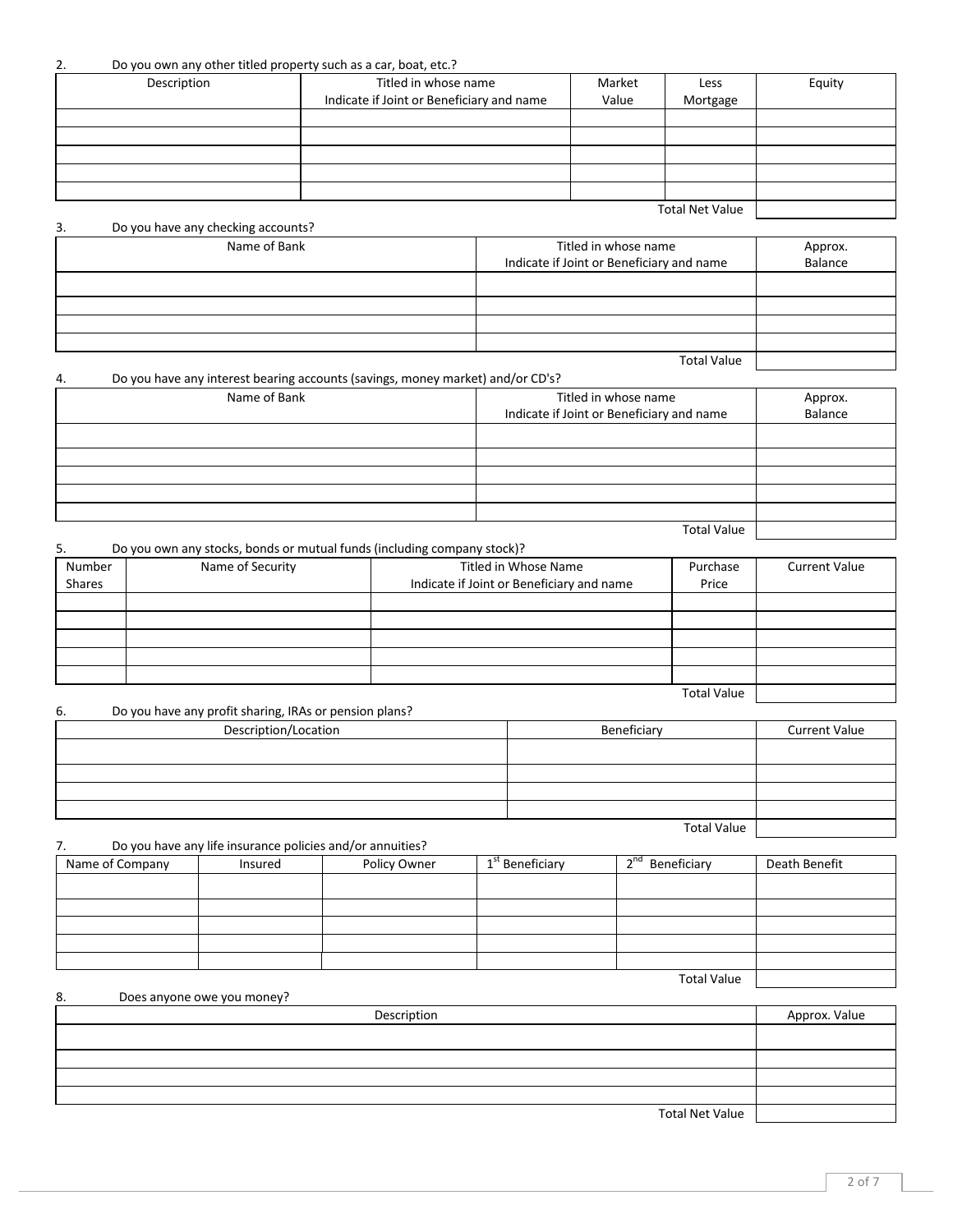9. Do you have any special items of value such as coin collections, antiques, jewelry, etc.?

| Description            | Approx. Value |
|------------------------|---------------|
|                        |               |
|                        |               |
|                        |               |
|                        |               |
| <b>Total Net Value</b> |               |

10. What is the approximate total value of all your remaining personal property--whatever you own that has not been included above? (clothes, furniture, etc.) Just estimate the contract of the contract of the contract of the contract of the contract of the contract of the contract of the contract of the contract of the contract of the contract of the contract of

#### 11. Do you have any debts other than mortgage(s) and loans listed above (credit cards, personal loans, etc.)?

|     | Description                                                                                   |                   | Amount Owned |
|-----|-----------------------------------------------------------------------------------------------|-------------------|--------------|
|     |                                                                                               |                   |              |
|     |                                                                                               |                   |              |
|     |                                                                                               |                   |              |
|     |                                                                                               |                   |              |
|     |                                                                                               | <b>Total Debt</b> |              |
|     |                                                                                               |                   |              |
| 12. | Total value of everything you (and your spouse) own (add totals of line 1 thru line 10 above) |                   |              |
|     |                                                                                               |                   |              |
| 13. | Total amount you (and your spouse) owe (total of line 11 above)                               |                   |              |
|     |                                                                                               |                   |              |
| 14. | Subtract line 13 from line 12. TOTAL NET ESTATE VALUE                                         |                   |              |
| 15. | Do you have a safe deposit box(es)?                                                           |                   |              |

| Titled in whose name |
|----------------------|
|                      |
|                      |
|                      |
|                      |

#### **MANAGEMENT DECISIONS: YOUR ESTATE MANAGEMENT TEAM**

1. Personal Representative/Executor: Manages the probate and settlement of your estate. Can be your spouse, adult children, trusted friends, and/or a corporate fiduciary. Must be a blood relative, spouse of blood relative, or Florida resident.

| For You | <b>For Your Spouse</b> |
|---------|------------------------|
| Name:   | Name:                  |

2. Successor Personal Representative: Steps in after your first personal representative dies/resigns; in the case of a living trust at your death or disability. Can be your adult children, trusted friends, and/or a corporate fiduciary. Must be a blood relative, spouse of blood relative, or Florida resident.

|                | For You                                              | <b>For Your Spouse</b>                                                                                                                  |
|----------------|------------------------------------------------------|-----------------------------------------------------------------------------------------------------------------------------------------|
| 1st Successor: |                                                      | Name: 2008 2009 2010 2021 2022 2023 2024 2022 2022 2023 2024 2022 2023 2024 2022 2023 2024 2022 2023 2024 2022                          |
|                |                                                      |                                                                                                                                         |
| 2nd Successor: |                                                      | Name: Name:                                                                                                                             |
|                |                                                      |                                                                                                                                         |
| 3.             | NOT have to be a blood relative or Florida resident. | Trustee: Manages the administration and investments in your trust. Should be someone with financial responsibility and experience. DOES |
|                | <b>For You</b>                                       | <b>For Your Spouse</b>                                                                                                                  |
| Name:          |                                                      | Name:                                                                                                                                   |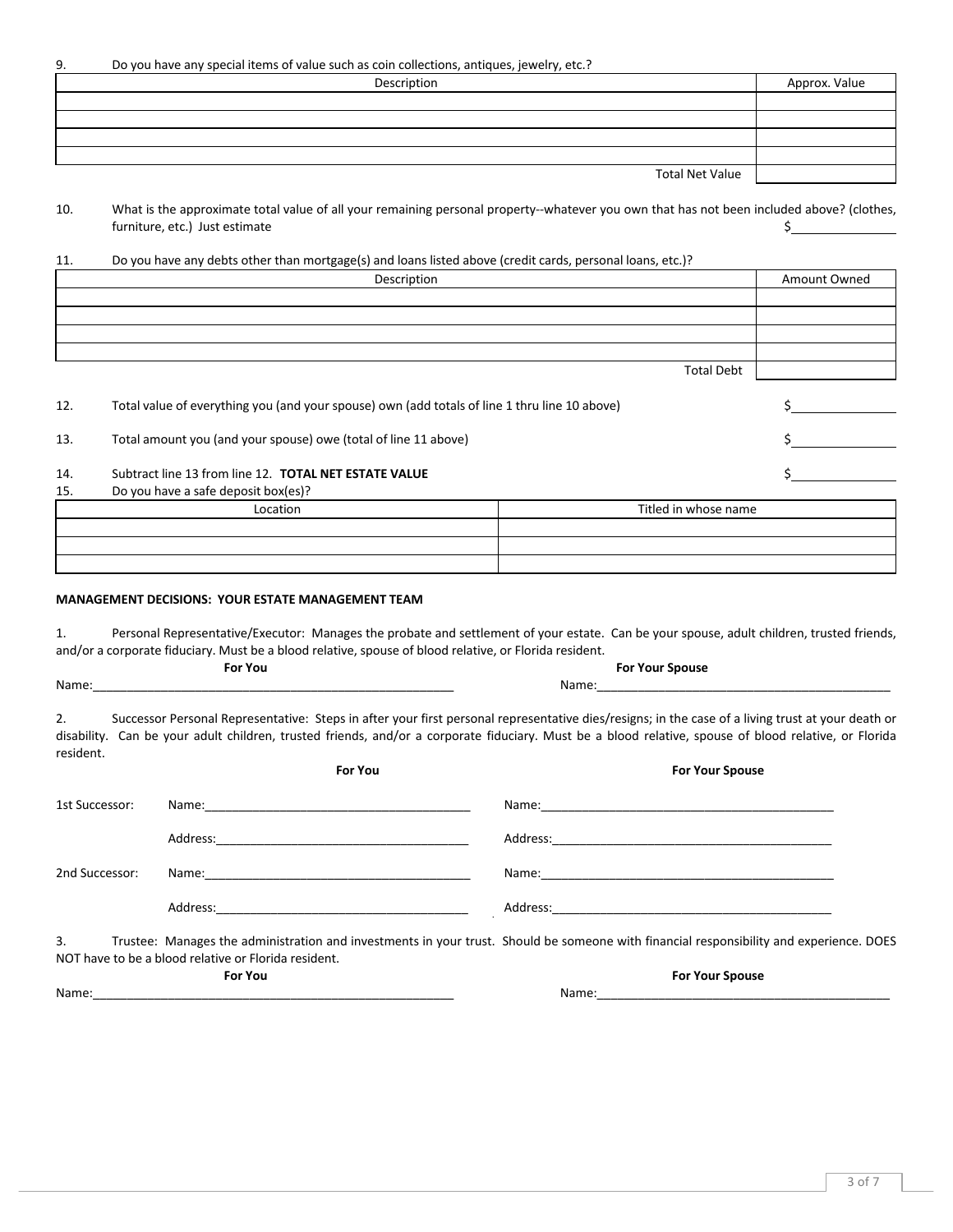| Successor Trustee (or Co Trustee): Steps in after your first Trustee dies/resigns. Can be your adult children, trusted friends, and/or a |  |  |  |  |  |  |  |  |  |
|------------------------------------------------------------------------------------------------------------------------------------------|--|--|--|--|--|--|--|--|--|
| corporate fiduciary. DOES NOT have to be a blood relative or Florida resident.                                                           |  |  |  |  |  |  |  |  |  |

|                      | <b>For You</b>                                                                                                                                                                                                                                | <b>For Your Spouse</b> |
|----------------------|-----------------------------------------------------------------------------------------------------------------------------------------------------------------------------------------------------------------------------------------------|------------------------|
| 1st Successor:       |                                                                                                                                                                                                                                               |                        |
|                      |                                                                                                                                                                                                                                               |                        |
| 2nd Successor:       |                                                                                                                                                                                                                                               |                        |
|                      |                                                                                                                                                                                                                                               |                        |
|                      | You may provide that the Personal Representatives and/or Trustees be insured, or bonded, to protect the beneficiaries:<br>The Personal Representative should be bonded $\Box$ Yes $\Box$ No The Trustee should be bonded $\Box$ Yes $\Box$ No |                        |
| 5.                   | Guardians For Minor Children: Responsible adult who will raise your children if something happens to you.<br><b>For You</b>                                                                                                                   | <b>For Your Spouse</b> |
| 1st Choice:          |                                                                                                                                                                                                                                               |                        |
|                      |                                                                                                                                                                                                                                               |                        |
| 2nd Choice:          |                                                                                                                                                                                                                                               |                        |
|                      |                                                                                                                                                                                                                                               |                        |
| 3rd Choice:          |                                                                                                                                                                                                                                               |                        |
|                      |                                                                                                                                                                                                                                               |                        |
| <b>BENEFICIARIES</b> |                                                                                                                                                                                                                                               |                        |
| 1.                   | Special Gifts To Organizations                                                                                                                                                                                                                |                        |

Do you want to make a gift (cash or a specific item) to a charity, foundation, religious or fraternal organization?

| Name of Organization | Description of Gift | Alternate Beneficiary |
|----------------------|---------------------|-----------------------|
|                      |                     |                       |
|                      |                     |                       |
|                      |                     |                       |

## 2. Special Gifts To Individuals

Do you want to give any specific items or cash gifts to a family member or other individual? (For example: wedding ring to your daughter, gun collection to a son or nephew, etc.)

| Name of Person | Description of Gift or Amount | Alternate Beneficiary |
|----------------|-------------------------------|-----------------------|
|                |                               |                       |
|                |                               |                       |
|                |                               |                       |
|                |                               |                       |

## 3. Beneficiaries

Who do you want to receive the rest of your estate after these special gifts have been distributed? You can designate a dollar amount or percentage, however the percentages are easier, and must add to 100 per cent.

| Name of Person/Organization | Amount/Percentage | Alternate Beneficiary |
|-----------------------------|-------------------|-----------------------|
|                             |                   |                       |
|                             |                   |                       |
|                             |                   |                       |
|                             |                   |                       |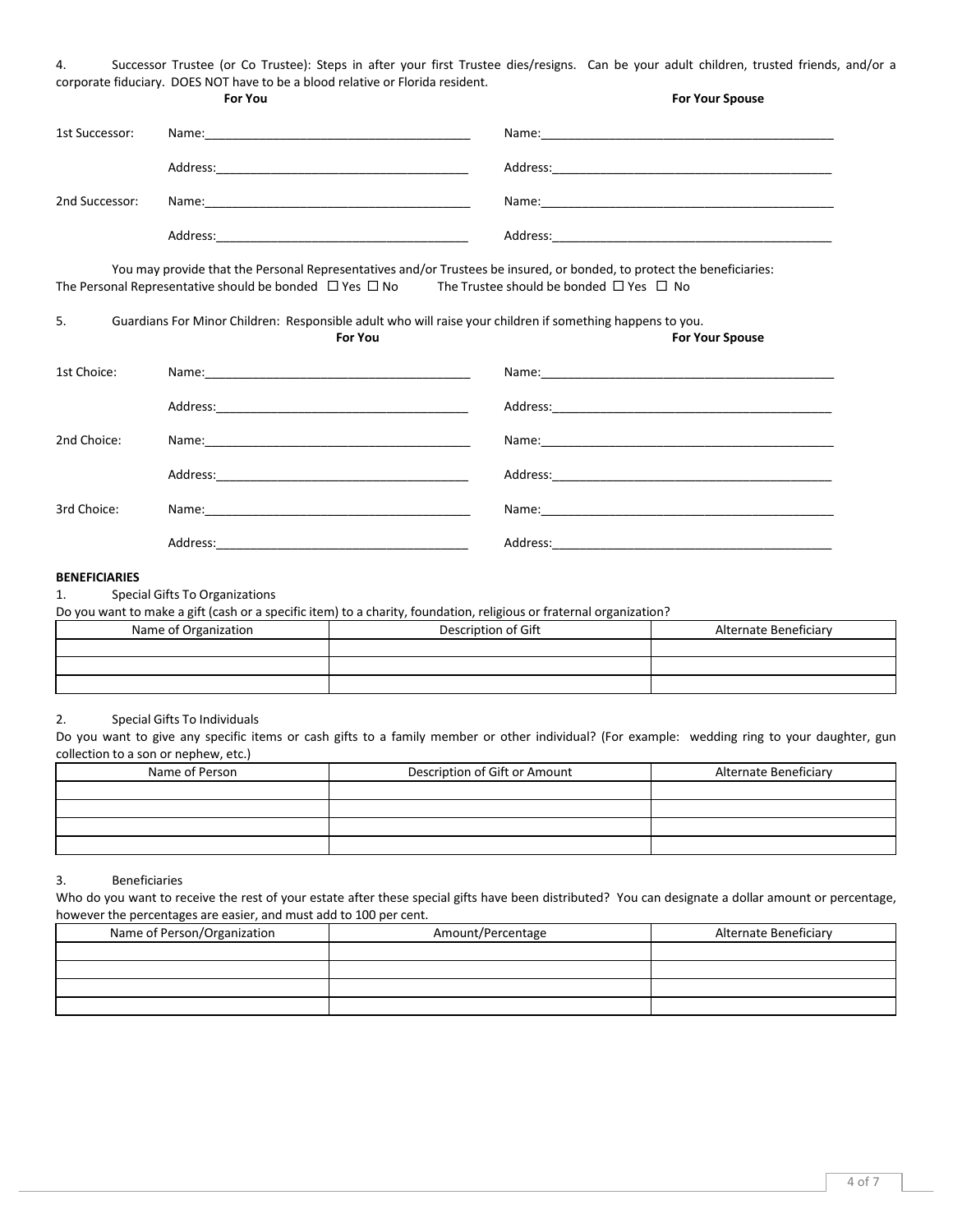## 4. Inheriting Instructions

List your children

| Name | Address | Age | T=This Marriage<br>$P =$ Previous Marriage | Married?<br>Y or N | Number of<br>Grandchildren |
|------|---------|-----|--------------------------------------------|--------------------|----------------------------|
|      |         |     |                                            |                    |                            |
|      |         |     |                                            |                    |                            |
|      |         |     |                                            |                    |                            |
|      |         |     |                                            |                    |                            |

5. Do you want your children to receive their inheritance in installments, at certain ages, or all at once? In what amounts and at what age(s)? Your children's inheritance can be held in trust and managed for them until they are at any age you chose (21, 25, 30, etc) and used for their education and other needs until that time. This method waits until the children are mature enough to handle money.

| If a child dies, do you want that child's share to go to that child's children, your grandchildren, (Per Stirpes) $\Box$                          |
|---------------------------------------------------------------------------------------------------------------------------------------------------|
| or do you want that child's share to be divided among only your other living children (Per Capita). □, nothing to a grandchild whose parent died. |

|    |                                                                                                                    | You  | <b>Your Spouse</b> |      |
|----|--------------------------------------------------------------------------------------------------------------------|------|--------------------|------|
|    | Do you want to ensure that your children from a previous marriage receive a share of your estate? $\square$ Yes    | ⊟ No | $\square$ Yes      | ⊟ No |
| 8. | List Dependents Who Require Special Care                                                                           |      |                    |      |
|    | Do you want to provide for "basic" care or luxuries and other extras to supplement government benefits? $\Box$ Yes | ⊟ No |                    |      |

#### 9. Alternative Beneficiaries

Who do you want to receive your estate if you (and your spouse) outlive the beneficiaries you've named above?

| Name of Person/Organization | Amount/Percentage |
|-----------------------------|-------------------|
|                             |                   |
|                             |                   |

#### 10. Disinheriting

Are there any relatives that you specifically do not want to receive anything from your estate?

## **SPECIAL INSTRUCTIONS FOR INCOMPETENCY**

| 1. | Keeping/Selling Assets |
|----|------------------------|
|----|------------------------|

If necessary to pay for your care, do you want certain assets sold first? Are there potential buyers you want contacted?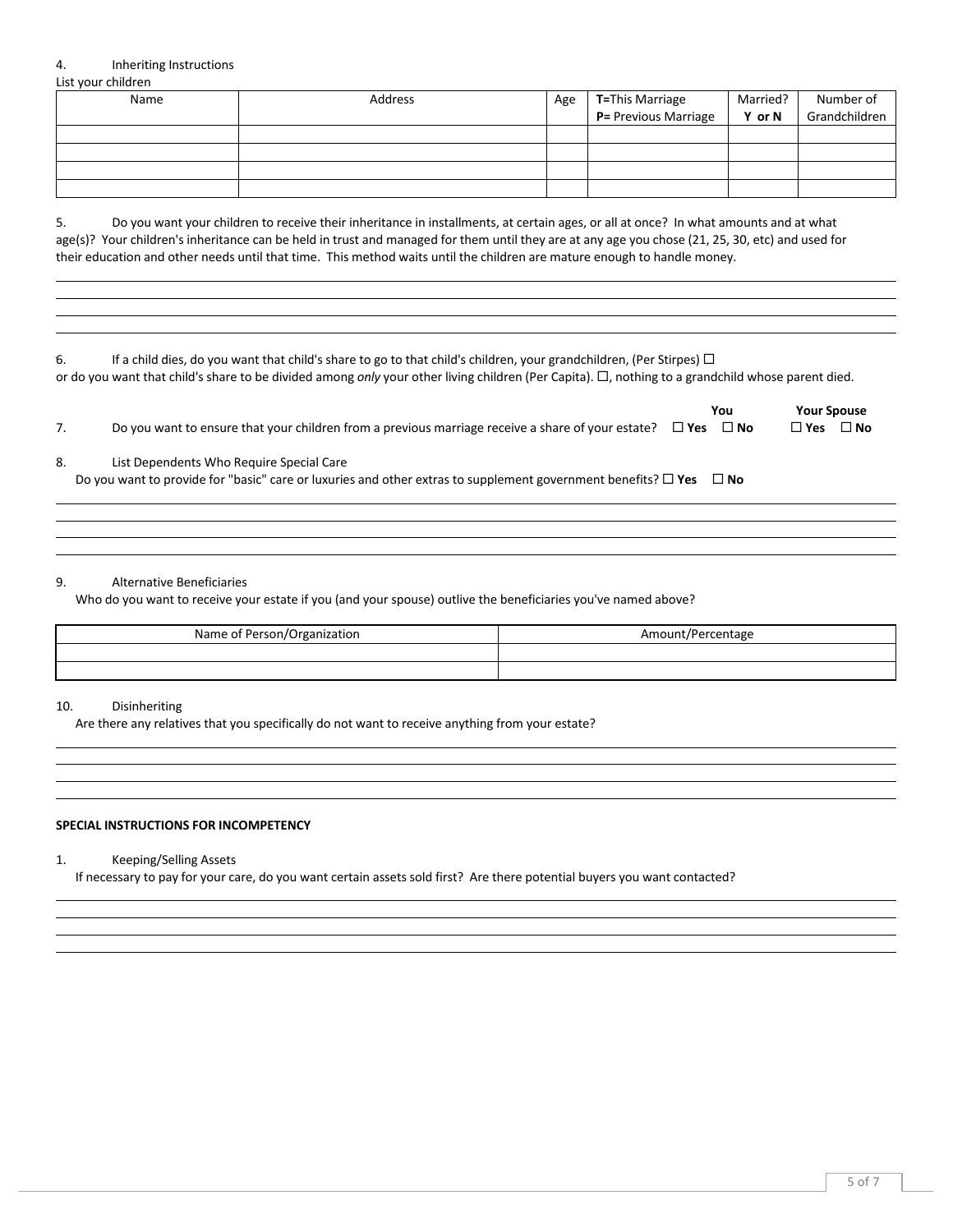#### 2. Medical Care

Do you want to be in  $\Box$  (or avoid  $\Box$ ) a certain hospital/nursing home?

A Living Will makes your wishes known to family and doctors regarding life support and the following decisions in the event you become terminally ill or injured with no hope for recovery. Do you want a living will? You  $\square$  Yes  $\square$  No Your Spouse  $\square$  Yes  $\square$  No

| Please answer the following for your Living Will:                           |                                       |                                        |
|-----------------------------------------------------------------------------|---------------------------------------|----------------------------------------|
| If you have a terminal condition, diagnosed by two (2) doctors, do you want |                                       |                                        |
|                                                                             | You                                   | <b>Your Spouse</b>                     |
| Your life artificially prolonged by machine?                                | Yes $\square$ No<br>□                 | $\square$ No<br>Yes                    |
| Nutrition and Hydration (Food and Water) by tube?                           | Yes $\square$ No<br>п                 | $\square$ No<br>Yes                    |
| <b>Blood Transfusions?</b>                                                  | Yes $\Box$ No<br>п                    | $\square$ No<br>п<br>Yes               |
| Organ Transplants?                                                          | Yes $\square$ No<br>п                 | $\square$ No<br>Yes.                   |
| Upon your death, do you wish to donate your organs?                         | Yes $\square$ No<br>П                 | Yes $\square$ No<br>П.                 |
| For transplants                                                             | $\Box$ No<br>п<br>Yes                 | $\Box$<br>N <sub>0</sub><br><b>Yes</b> |
| For science or medical research                                             | Yes $\square$ No<br>п                 | $\Box$<br>- No<br>Yes                  |
| Do you wish to die at home rather than in a hospital or nursing home?       | $\Box$ At home $\Box$ Hosp / Nur Home | $\Box$ At home $\Box$ Hosp / Nur Home  |

A *Health Care Surrogate* allows someone to make heath care decisions when you can no longer give informed consent. Do you want to appoint someone (spouse, child, friend) to make health care decisions for you when you are unable to, but not necessarily terminal? If so provide the following: 

**For You For Your** 

|             |                                                                                                                                                                                                                             | .                                                                                                                                                                                                                              |
|-------------|-----------------------------------------------------------------------------------------------------------------------------------------------------------------------------------------------------------------------------|--------------------------------------------------------------------------------------------------------------------------------------------------------------------------------------------------------------------------------|
| 1st Choice: | Name: Name: 2008   2008   2019   2019   2019   2019   2019   2019   2019   2019   2019   2019   2019   2019   2019   2019   2019   2019   2019   2019   2019   2019   2019   2019   2019   2019   2019   2019   2019   2019 | Name: Name and the second contract of the second contract of the second contract of the second contract of the second contract of the second contract of the second contract of the second contract of the second contract of  |
|             |                                                                                                                                                                                                                             |                                                                                                                                                                                                                                |
|             |                                                                                                                                                                                                                             |                                                                                                                                                                                                                                |
| 2nd Choice: |                                                                                                                                                                                                                             |                                                                                                                                                                                                                                |
|             |                                                                                                                                                                                                                             |                                                                                                                                                                                                                                |
|             |                                                                                                                                                                                                                             | Phone: The contract of the contract of the contract of the contract of the contract of the contract of the contract of the contract of the contract of the contract of the contract of the contract of the contract of the con |
| 3rd Choice: |                                                                                                                                                                                                                             |                                                                                                                                                                                                                                |
|             |                                                                                                                                                                                                                             |                                                                                                                                                                                                                                |
|             | Phone:                                                                                                                                                                                                                      | Phone:                                                                                                                                                                                                                         |

A **Durable General Power of Attorney** appoints an agent that can make any decision and do any act that you can, and it will continue to be in force even after you become incapacitated. It is a very powerful document and should only be granted with great care, and then only to a person that you have the utmost trust in. If you wish a Durable General Power of Attorney provide the following: **For Your Spouse** 

| 1st Choice: | Name: Name and the service of the service of the service of the service of the service of the service of the service of the service of the service of the service of the service of the service of the service of the service  |                                                                                                                                                                                                                               |
|-------------|--------------------------------------------------------------------------------------------------------------------------------------------------------------------------------------------------------------------------------|-------------------------------------------------------------------------------------------------------------------------------------------------------------------------------------------------------------------------------|
|             |                                                                                                                                                                                                                                |                                                                                                                                                                                                                               |
|             |                                                                                                                                                                                                                                | Phone: Note: 2008                                                                                                                                                                                                             |
| 2nd Choice: | Name: Name and the second contract of the second contract of the second contract of the second contract of the second contract of the second contract of the second contract of the second contract of the second contract of  |                                                                                                                                                                                                                               |
|             |                                                                                                                                                                                                                                | Address: Address: Address: Address: Address: Address: Address: Address: Address: Address: Address: A                                                                                                                          |
|             | Phone: The contract of the contract of the contract of the contract of the contract of the contract of the contract of the contract of the contract of the contract of the contract of the contract of the contract of the con |                                                                                                                                                                                                                               |
| 3rd Choice: |                                                                                                                                                                                                                                | Name: Name and the second contract of the second contract of the second contract of the second contract of the second contract of the second contract of the second contract of the second contract of the second contract of |
|             |                                                                                                                                                                                                                                |                                                                                                                                                                                                                               |
|             |                                                                                                                                                                                                                                |                                                                                                                                                                                                                               |